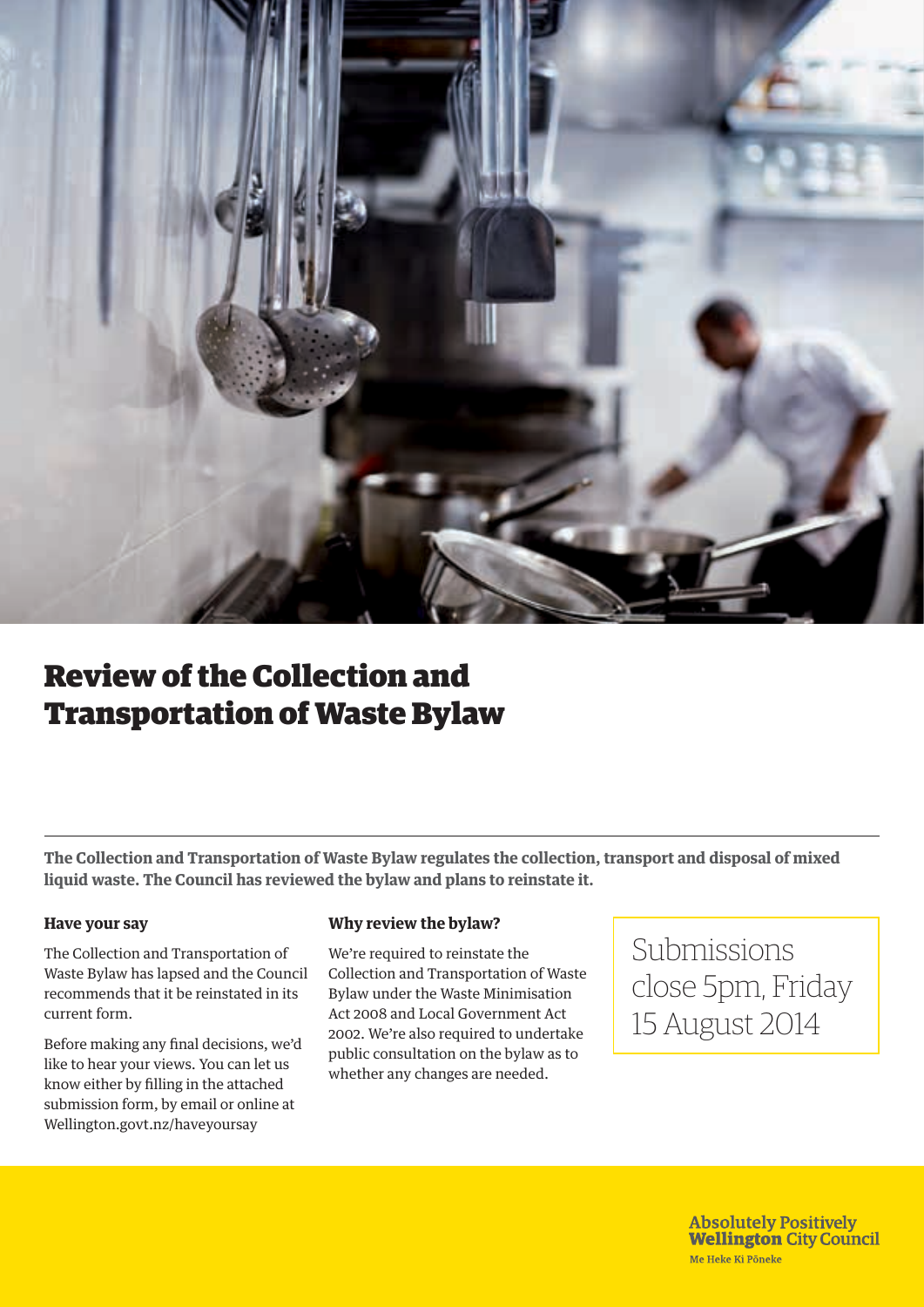## **What does the bylaw cover?**

- The Collection and Transportation of Waste Bylaw regulates the collection, transport and disposal of a range of mixed liquid waste by private tanker companies (there are currently four companies licensed to do this work). The waste includes dirty water from grease traps, commercial car washes and septic tanks (from businesses and some households).
- None of this waste enters the Council's wastewater system and is disposed of at the Transpacific waste treatment plant in Petone.
- The bylaw requires companies to:
	- hold a licence to collect, transport or discharge this type of waste within the Wellington district (charged at \$185 annually)
	- keep records of all waste collected, transported and disposed of for three years (the Council can ask to see these records). This also covers other waste collected in the Wellington district but disposed of elsewhere.

## **Why reinstate the bylaw with no changes?**

- No complaints or issues have been identified with how the bylaw has operated to date. There is no evidence that any of this waste enters the Council's wastewater system or is disposed of inappropriately.
- This waste is often diluted with water. While this can be problematic if not correctly handled, the waste is much less risky or toxic than other waste classified as hazardous or flammable.
- There are no recorded incidents of this waste being mishandled or else disposed of outside the Petone treatment plant.
- The requirement in the bylaw for companies to hold a licence means:
	- the Council knows which companies collect and transport the waste covered by this bylaw
	- the Council can check that waste is not disposed of inappropriately
	- the companies must comply with relevant legislation or risk their licences being revoked.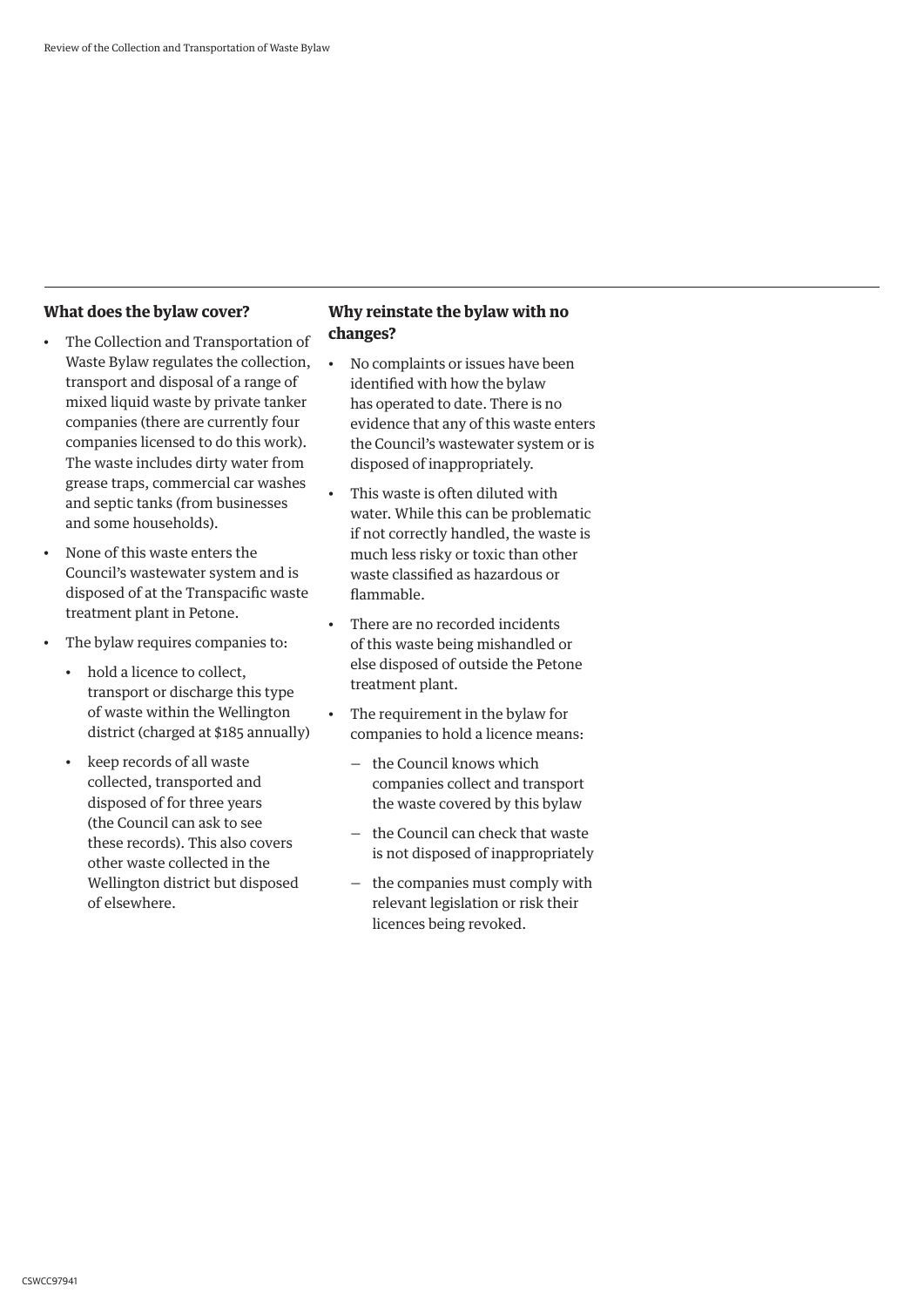## Appendix 1

## **Collection and Transportation of Waste Bylaw 2014**

Wellington City Council hereby makes by way of special order the following bylaw pursuant to the Local Government Act 2002 and all other Acts or authorities enabling it on that behalf.

## **1. Title and commencement**

- 1.1 This Bylaw may be cited as the 'Wellington Collection and Transportation of Waste Bylaw 2014'.
- 1.2 This Bylaw shall come into force on 6 November 2014 and shall apply throughout the district.

#### **2. Purpose of bylaw**

- 2.1 The general purposes of this Bylaw are:
	- a. to regulate the collection and transportation of liquid and solid waste collected from:
		- grease traps;
		- septic tanks;
		- trade waste premises that would require a consent under the Trade Waste Bylaw 2004 if the trade waste was discharged to the Council's wastewater system;
		- pre-treatment works within the Wellington district;
	- b. to regulate the transportation and discharge of liquid and solid waste from scheduled sources discharged in the Wellington district;

c. to provide for the licensing of persons who collect and transport liquid and solid waste from scheduled sources in the Wellington district and/ or discharge liquid and solid waste from scheduled sources at destinations within the Wellington district.

#### **3. Interpretation**

3.1 In this Bylaw:

**Act** means the Local Government Act 2002 as amended from time to time.

**Authorised officer** means any person appointed by the Chief Executive Officer of Wellington City Council for the purpose of administering and monitoring the regulation of this Bylaw.

**The Council** means Wellington City Council.

**Destination** means the exact location at which the liquid or solid waste is discharged or dispatched from the vehicle that has collected and transported the liquid or solid waste.

**District** means the district of Wellington City Council as it may be defined from time to time by or pursuant to the Act.

**Person** includes a corporation sole, and also a body of persons, whether corporate or unincorporate.

**Pre-treatment** means any processing of trade wastes by any processes, works, structures, equipment or machinery intended to vary the quality of trade wastes, or remove noxious matters from any trade wastes prior to their discharge into the sewage system.

**Pre-treatment works** means any processes, works, structures, equipment or machinery which varies the quality of trade waste or removes noxious matters from the trade waste prior to its discharge into the sewage system.

**Scheduled sources** means liquid or solid waste collected from:

- a. grease traps;
- b. septic tanks;
- c. trade waste premises that would require a consent under the Trade Waste Bylaw 2004 if the trade waste was discharged into the Council's waste water system;
- d. pre-treatment works.

**Trade waste** has the same meaning as in the Act.

**Trade waste premises** has the same meaning as in the Act.

**Waste** has the same meaning as in the Act.

## **4. Control of collection and transportation of liquid and solid waste**

- 4.1 No person shall collect and transport liquid or solid waste from scheduled sources located within the district of Wellington, except in accordance with a licence granted pursuant to this Bylaw.
- 4.2 No person shall discharge solid or liquid waste collected from scheduled sources at a destination within the district, except in accordance with a licence granted pursuant to this Bylaw.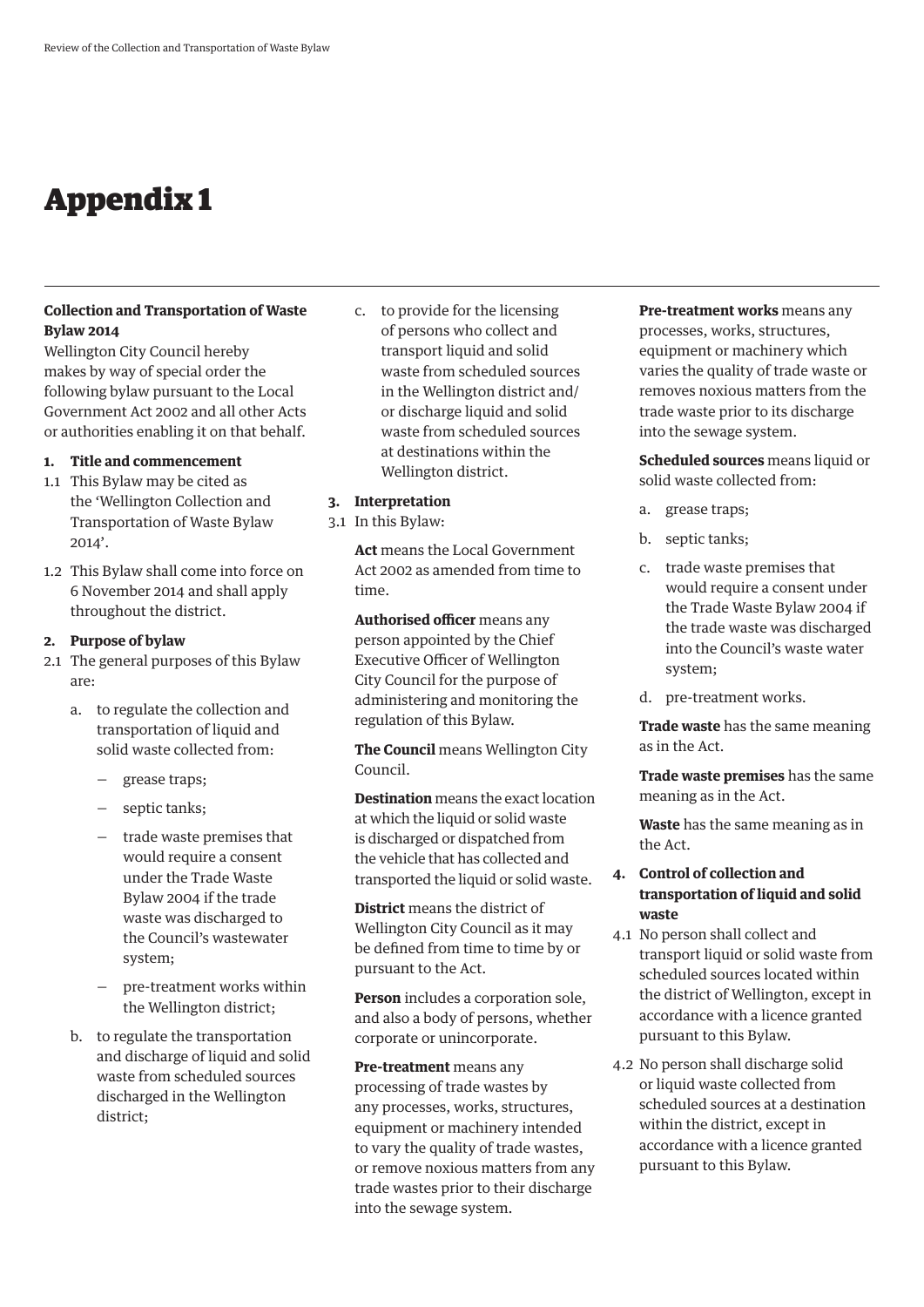### **5. Application for licences**

- 5.1 Any person who wishes to collect and transport liquid waste collected from scheduled sources located within the Wellington district and/or discharge solid or liquid waste from scheduled sources at a destination within the Wellington district shall apply to the Council for a licence.
- 5.2 An application to the Council under clause 5.1 shall be accompanied by a licence fee, set in accordance with clause 12.
- 5.3 Before making its decision under clause 6 the Council may:
	- a. require the applicant to submit further information necessary to assess the application;
	- b. require the applicant to specify the number of employees, contractors or other agents associated with the applicant and require a separate licence to be applied for and to be held by any of those parties individually.
- 5.4 The Council must notify the applicant of its requirements under clause 5.3 within 10 working days of receipt of the application.
- 5.5 Applications for licences shall be made in the form approved from time to time by the Council.

#### **6. Granting licences**

6.1 On receipt of an application for a licence under clause 5.1, the Council shall, within 20 working days of receiving the application or the information requested under clause 5.3 above (whichever is the later):

- a. grant the licence in accordance with the application;
- b. grant the licence with conditions;
- c. refuse the application and notify the applicant of the decision giving a statement of the reasons for refusal.
- 6.2 In considering an application for a licence, and in imposing any conditions, the Council shall take into consideration the following matters:
	- a. whether the applicant's methods of collection and transportation of liquid or solid waste from scheduled sources are acceptable and meet industry standards;
	- b. whether the applicant is aware of and utilises the destinations available in and outside the district for the discharge of liquid and meet industry standards;
	- c. whether the applicant's proposed methods of reporting on the collection, transportation and destination of liquid or solid waste meet the requirements of this Bylaw;
	- d. whether the applicant has previously collected and transported liquid or solid waste from scheduled sources in a manner authorised by the Council;
	- e. whether the applicant has previously had a licence cancelled or suspended under clause 9 of the Bylaw;
- f. such other matters that are relevant to giving effect to this Bylaw.
- 6.3 Unless otherwise stated, each licence granted by the Council under clause 6.2 shall include the following conditions:
	- a. a copy of the licence granted by the Council must be carried in each vehicle operated by the applicant under the licence at all times;
	- b. a copy of the licence must be produced on demand to any authorised officer;
	- c. a licence is not transferable and does not authorise any other person, other than employees, contractors or agents specified in the licence or subsequently notified to the Council and approved under clause 6.3(e) to operate under the licence;
	- d. the licence holder shall keep and supply documents to the Council in accordance with the requirements of part 8 of this Bylaw;
	- e. all licence holders must advise the Council of any change to the employees, contractors or agents authorised to operate under the licence and the Council has the right to vary the licence to allow for the change or to require a new licence to be applied for
	- f. that the administration fee set pursuant to clause 12 of this Bylaw: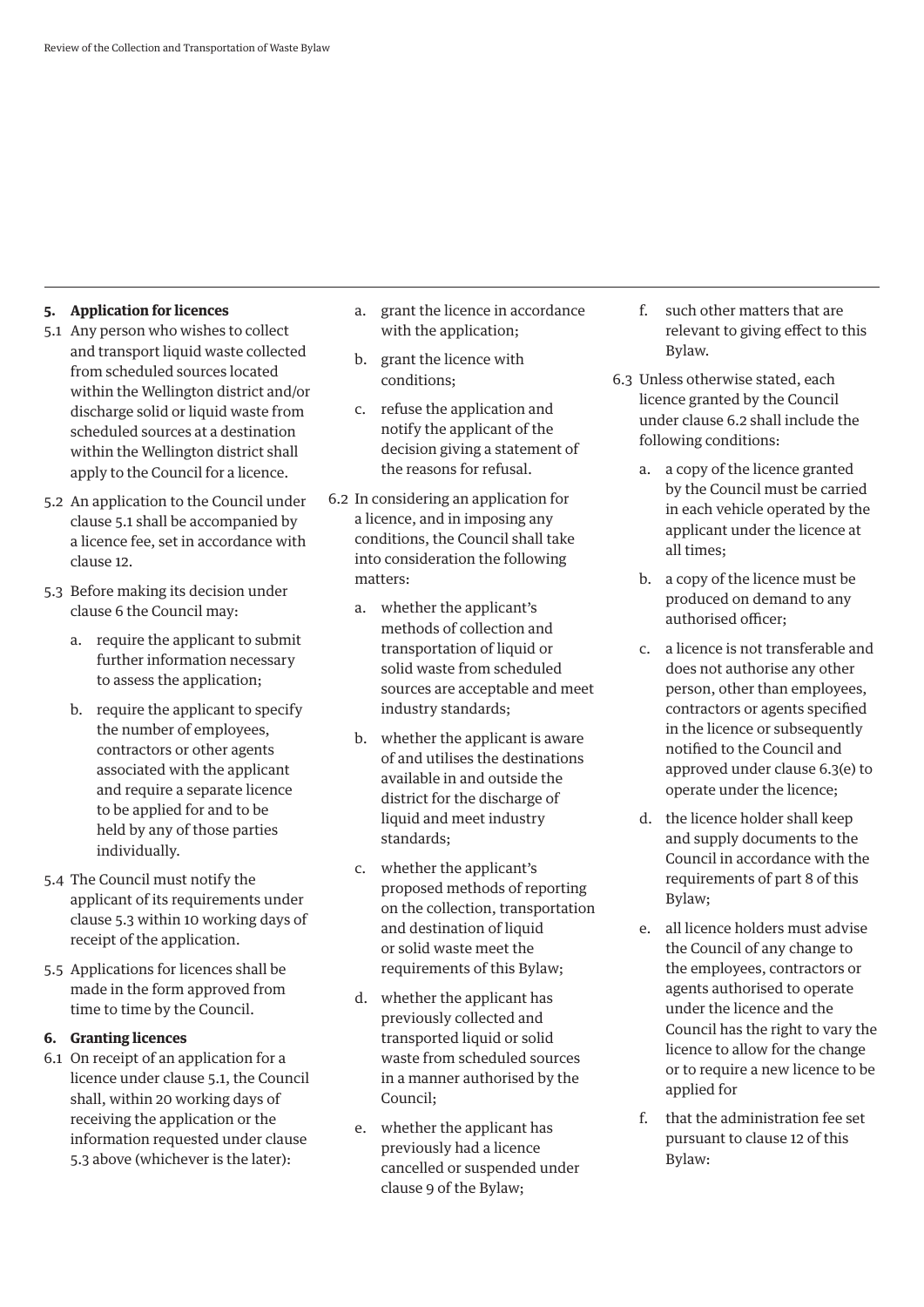- i. shall be paid annually; and
- ii. in the first year shall be paid within 2 weeks of the licence being granted; and
- iii. in subsequent years shall be paid on the anniversary of the licence, or the renewal, provided that any such further administration fee payable under clause 12.4 is to be paid on demand.

#### **7. Duration of licences**

- 7.1 Every licence shall continue in force:
	- a. for 1 year, commencing with date of the issue of the licence;  $\alpha$ r
	- b. if an application for the renewal of the licence is made, until the application is determined.
- 7.2 Clause 7.1(b) applies subject to:
	- a. the required fee for a renewal being paid to the Council; and
	- b. clause 9 relating to the suspension and cancellation of licences.
- 7.3 The holder of a licence may apply for the renewal of the licence.
- 7.4 In considering an application for renewal and imposing any conditions on the renewal, the Council shall take into consideration the following matters:
	- a. the matters listed in clause 6; and
	- b. the manner in which the licensee has conducted itself under the licence.
- 7.5 After considering an application for renewal of a licence, the Council shall:
	- a. renew the licence on the conditions presently attaching to it; or
	- b. review the licence on different conditions as the Council thinks fit; or
	- c. refuse the licence.
- 7.6 On renewing the licence, the Council shall specify a date (being no later than 3 years after the date on which the renewal takes effect) on which the licence shall expire unless it is again renewed under this clause.

### **8. Supply of documents**

- 8.1 Each licensee or its agent shall keep a complete record of all liquid and solid waste collected and transported:
	- a. from scheduled sources located in the district; and
	- b. from scheduled sources discharged at destinations within the district.
- 8.2 The records kept in accordance with clause 8.1 shall include for each vehicle operated under the licence:
	- a. identification of the location of each scheduled source within the Wellington district from which liquid or solid waste was collected, denoted by a unique number or system to allow compliance with clause 8.2(c);
	- b. for each location identified under clause 8.2(a):
		- i. the time and date of collection;
- ii. the volume collected;
- iii. a description of the type of liquid or solid waste collected;
- c. for each discharge:
	- i. the time and date of discharge;
	- ii. the volume discharged;
	- iii. a description of the destination;
	- iv. a list of the unique numbers or other system adopted under clause 8.2(a) identifying the scheduled sources that made up the volume discharged;
- d. identification of the operator or operators of the vehicle.
- 8.3 At the request of an authorised officer, each licence holder must provide its records kept in accordance with clause 8 within 7 days of such a request.
- 8.4 If following provision of records under clause 8.3, the Council seeks additional information, then the licence holder must provide that further information sought by the Council within 7 days of the request being made.
- 8.5 The records required under clause 8 shall be completed in a form approved by the Council and shall be stored by the licensee or its agent for 3 years.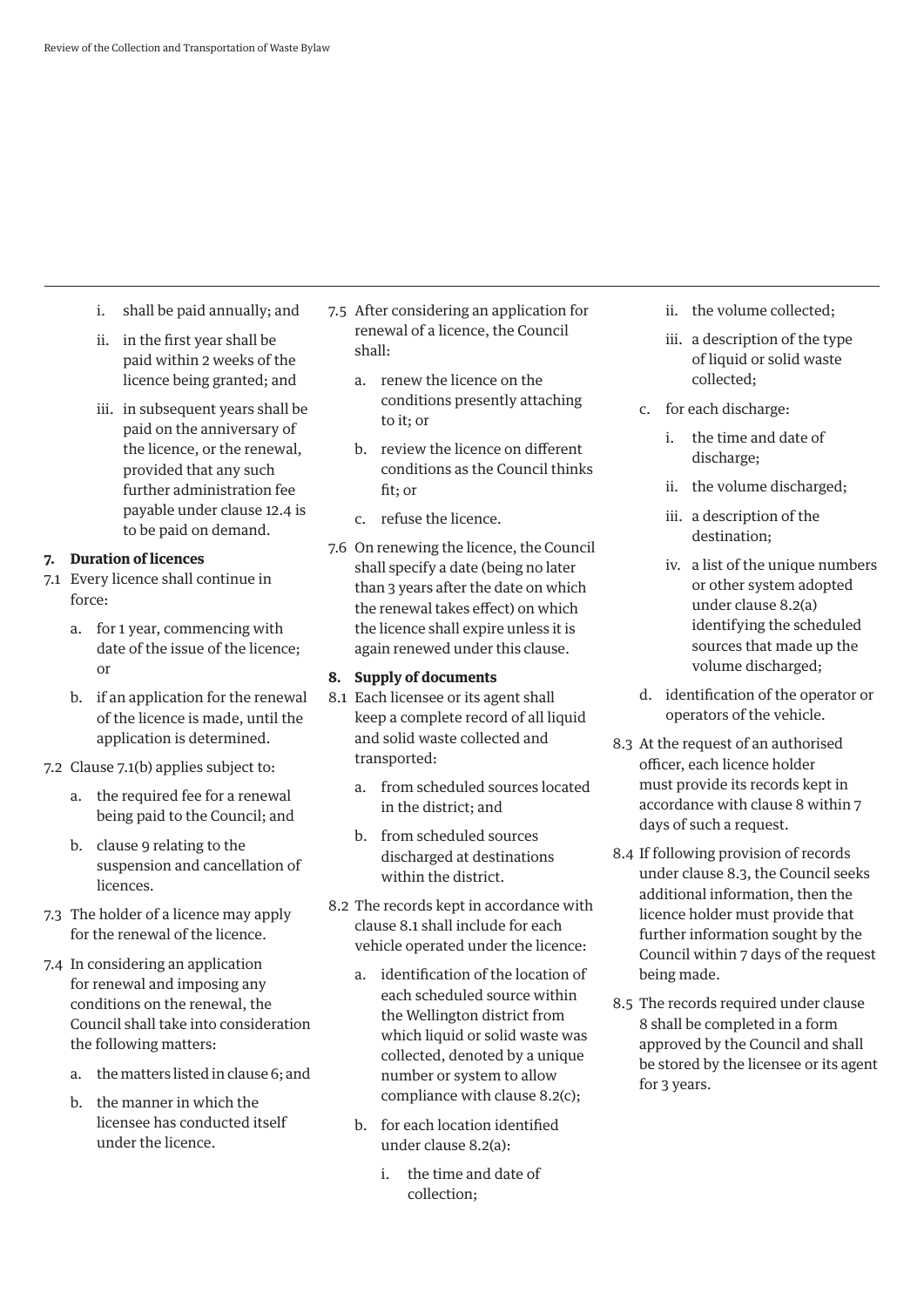## **9. Cancellation and suspension of licences**

- 9.1 The Council may cancel or suspend any licence granted under clause 6.1 or clause 7.5 of this Bylaw in the following circumstances:
	- a. if a licence holder breaches any term of their licence;
	- b. if a licence holder discharges liquid or solid waste to the Council's waste water system without authorisation of the Council;
	- c. if the licence holder is convicted of any offence under this Bylaw or in relation to any other activities associated with the collection, transportation and discharge of liquid or solid waste;
	- d. if, in the opinion of the Council, a licence holder is unfit to hold such a licence.
- 9.2 If a licence holder is cancelled or suspended under clause 9 then the licence holder shall surrender their licence to the Council.

#### **10. Right of objection**

10.1A licence holder may object to the Council's decision under clause 9.1 to suspend or cancel a licence, by lodging an objection within 14 days of the receipt of the Council's decision.

10.2Any such objection must be in writing and set out the relevant factors which the applicant wishes the Council to take into account reconsidering the application.

### **11. Offences**

- 11.1 Every person commits an offence who:
	- a. collects, transports or discharges liquid or solid waste without a licence in breach of clause 4.1 or 4.2 of this Bylaw;
	- b. fails to carry a licence and/or produce it on demand of an authorised officer in accordance with clause 6.3(b) of this Bylaw;
	- c. fails to supply information requested by the Council under clause 8 of this Bylaw;
	- d. fails to comply with the conditions of a licence granted under this Bylaw.

## **12. Application (including renewal) and administration fees**

- 12.1 The Council may from time to time by resolution publicly notified, fix the following fees:
	- a. application fees;
	- b. renewal fees;
	- c. annual administration fees.
- 12.2The amount of any application or renewal fee shall not exceed the reasonable cost of processing applications for licences and applications for renewal of licences.
- 12.3The amount of any administration fee shall not exceed the reasonable cost of administering a licence under this Bylaw, including the cost of conducting such investigations as are necessary to monitor the compliance by the licence holder with the licence held.
- 12.4Where a fee fixed in accordance with 12.1 is, in any particular case, inadequate to enable the Council to recover its actual and reasonable costs in respect of the licence concerned, the Council may require the holder of the licence liable to pay the fee, to also pay an additional fee to the Council.

This Bylaw was made by Wellington City Council at a meeting on 5 November 2014.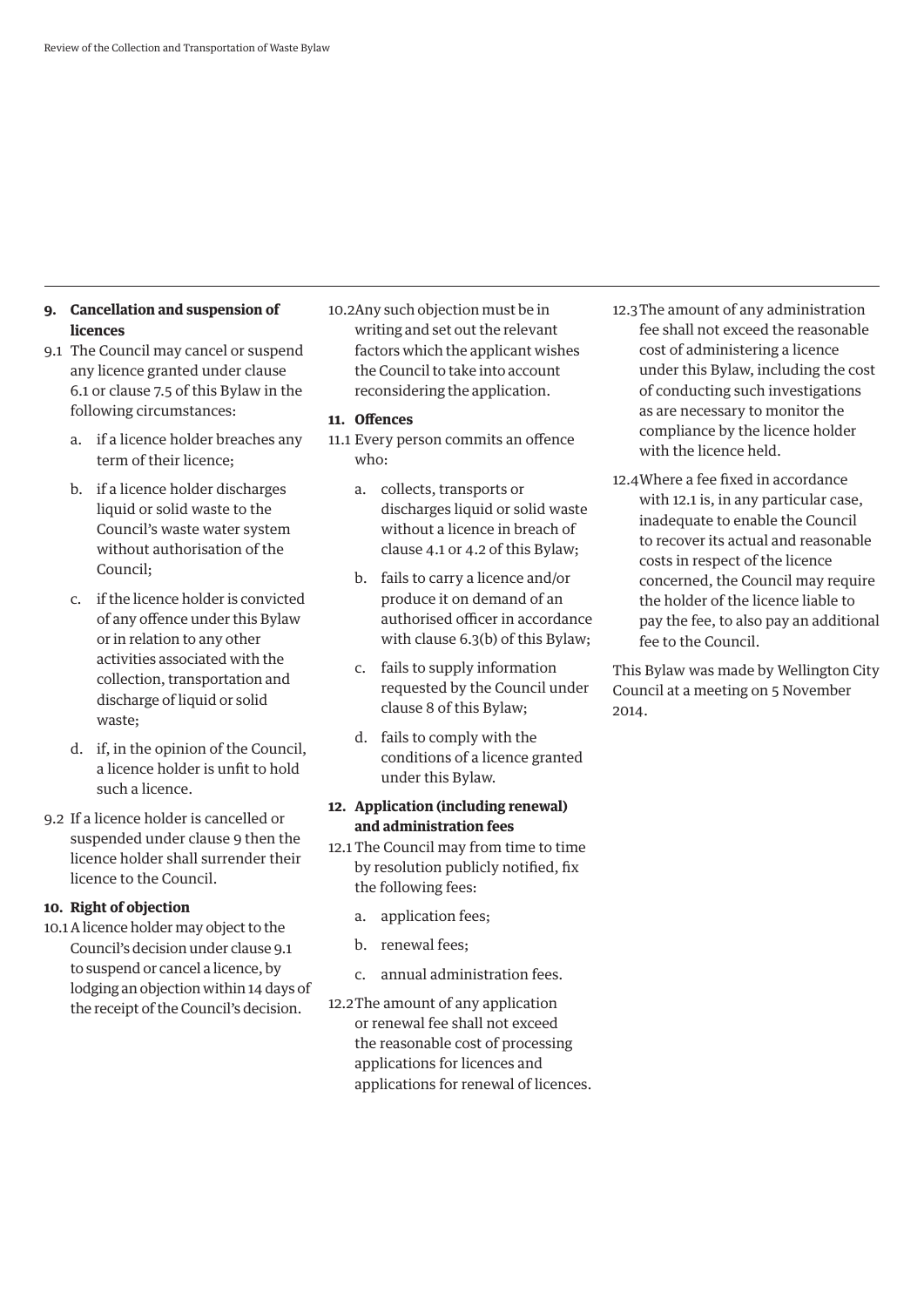# Review of the Collection and Transportation of Waste Bylaw: SUBMISSION FORM

| Section one - details for the submission form                                                                                                                                                                                                                                                                                                                                                                                                                                                                                   |                                                                                                   |                                                                     |  |  |  |  |
|---------------------------------------------------------------------------------------------------------------------------------------------------------------------------------------------------------------------------------------------------------------------------------------------------------------------------------------------------------------------------------------------------------------------------------------------------------------------------------------------------------------------------------|---------------------------------------------------------------------------------------------------|---------------------------------------------------------------------|--|--|--|--|
| Wellington City Council would like your feedback on the proposal to reinstate this bylaw.                                                                                                                                                                                                                                                                                                                                                                                                                                       |                                                                                                   |                                                                     |  |  |  |  |
| You can have your say:<br>or                                                                                                                                                                                                                                                                                                                                                                                                                                                                                                    |                                                                                                   | For more information, you can email us at                           |  |  |  |  |
| $\bullet$<br>by making a submission online at<br>Wellington.govt.nz/haveyoursay                                                                                                                                                                                                                                                                                                                                                                                                                                                 | by making a submission on this form or<br>in writing and send it to us by post -<br>Freepost 2199 | ctw@wcc.govt.nz or phone 499 4444.<br>SUBMISSIONS CLOSE 5PM, FRIDAY |  |  |  |  |
| by sending an email to                                                                                                                                                                                                                                                                                                                                                                                                                                                                                                          | CTW Bylaw (KCIFO3)                                                                                | 15 AUGUST 2014                                                      |  |  |  |  |
| ctw@wcc.govt.nz                                                                                                                                                                                                                                                                                                                                                                                                                                                                                                                 | <b>Wellington City Council</b><br>PO Box 2199<br>Wellington 6140                                  |                                                                     |  |  |  |  |
|                                                                                                                                                                                                                                                                                                                                                                                                                                                                                                                                 |                                                                                                   |                                                                     |  |  |  |  |
| Enter your name and contact details                                                                                                                                                                                                                                                                                                                                                                                                                                                                                             |                                                                                                   |                                                                     |  |  |  |  |
| Mrs<br>Ms<br>Mr                                                                                                                                                                                                                                                                                                                                                                                                                                                                                                                 | Dr<br><b>Miss</b>                                                                                 |                                                                     |  |  |  |  |
| First name*                                                                                                                                                                                                                                                                                                                                                                                                                                                                                                                     | Last name                                                                                         |                                                                     |  |  |  |  |
|                                                                                                                                                                                                                                                                                                                                                                                                                                                                                                                                 |                                                                                                   |                                                                     |  |  |  |  |
| Street address*                                                                                                                                                                                                                                                                                                                                                                                                                                                                                                                 |                                                                                                   |                                                                     |  |  |  |  |
|                                                                                                                                                                                                                                                                                                                                                                                                                                                                                                                                 |                                                                                                   |                                                                     |  |  |  |  |
| Phone/mobile                                                                                                                                                                                                                                                                                                                                                                                                                                                                                                                    | Email                                                                                             |                                                                     |  |  |  |  |
|                                                                                                                                                                                                                                                                                                                                                                                                                                                                                                                                 |                                                                                                   |                                                                     |  |  |  |  |
| * Mandatory fields                                                                                                                                                                                                                                                                                                                                                                                                                                                                                                              |                                                                                                   |                                                                     |  |  |  |  |
| On behalf of an organisation<br>I am making a submission<br>As an individual                                                                                                                                                                                                                                                                                                                                                                                                                                                    |                                                                                                   |                                                                     |  |  |  |  |
|                                                                                                                                                                                                                                                                                                                                                                                                                                                                                                                                 |                                                                                                   |                                                                     |  |  |  |  |
| Name of organisation                                                                                                                                                                                                                                                                                                                                                                                                                                                                                                            |                                                                                                   |                                                                     |  |  |  |  |
| I would like to make an oral submission to the City Councillors.                                                                                                                                                                                                                                                                                                                                                                                                                                                                | Yes<br>No                                                                                         |                                                                     |  |  |  |  |
| If yes, provide a phone number above so that a submission time can be arranged.                                                                                                                                                                                                                                                                                                                                                                                                                                                 |                                                                                                   |                                                                     |  |  |  |  |
| <b>Privacy statement</b><br>All submissions (including name and contact details) are published and made available to elected members of the Council and the public. Personal information<br>supplied will be used for the administration and reporting back to elected members of the Council and the public as part of the consultation process. All information<br>collected will be held by Wellington City Council, 101 Wakefield Street, Wellington. Submitters have the right to access and correct personal information. |                                                                                                   |                                                                     |  |  |  |  |
|                                                                                                                                                                                                                                                                                                                                                                                                                                                                                                                                 |                                                                                                   |                                                                     |  |  |  |  |
| <b>Section two - questions</b>                                                                                                                                                                                                                                                                                                                                                                                                                                                                                                  |                                                                                                   |                                                                     |  |  |  |  |
| Collection and Transportation of Waste Bylaw - Have your say                                                                                                                                                                                                                                                                                                                                                                                                                                                                    |                                                                                                   |                                                                     |  |  |  |  |
| Do you agree with reinstating the lapsed Collection and Transportation of Waste Bylaw?<br>No<br>Yes                                                                                                                                                                                                                                                                                                                                                                                                                             |                                                                                                   |                                                                     |  |  |  |  |
| If no, please tell us your reasons why you don't agree.                                                                                                                                                                                                                                                                                                                                                                                                                                                                         |                                                                                                   |                                                                     |  |  |  |  |
|                                                                                                                                                                                                                                                                                                                                                                                                                                                                                                                                 |                                                                                                   |                                                                     |  |  |  |  |
|                                                                                                                                                                                                                                                                                                                                                                                                                                                                                                                                 |                                                                                                   |                                                                     |  |  |  |  |
|                                                                                                                                                                                                                                                                                                                                                                                                                                                                                                                                 |                                                                                                   |                                                                     |  |  |  |  |
|                                                                                                                                                                                                                                                                                                                                                                                                                                                                                                                                 |                                                                                                   |                                                                     |  |  |  |  |
|                                                                                                                                                                                                                                                                                                                                                                                                                                                                                                                                 |                                                                                                   |                                                                     |  |  |  |  |
|                                                                                                                                                                                                                                                                                                                                                                                                                                                                                                                                 |                                                                                                   |                                                                     |  |  |  |  |
|                                                                                                                                                                                                                                                                                                                                                                                                                                                                                                                                 |                                                                                                   |                                                                     |  |  |  |  |
|                                                                                                                                                                                                                                                                                                                                                                                                                                                                                                                                 |                                                                                                   |                                                                     |  |  |  |  |
|                                                                                                                                                                                                                                                                                                                                                                                                                                                                                                                                 |                                                                                                   |                                                                     |  |  |  |  |
|                                                                                                                                                                                                                                                                                                                                                                                                                                                                                                                                 |                                                                                                   |                                                                     |  |  |  |  |